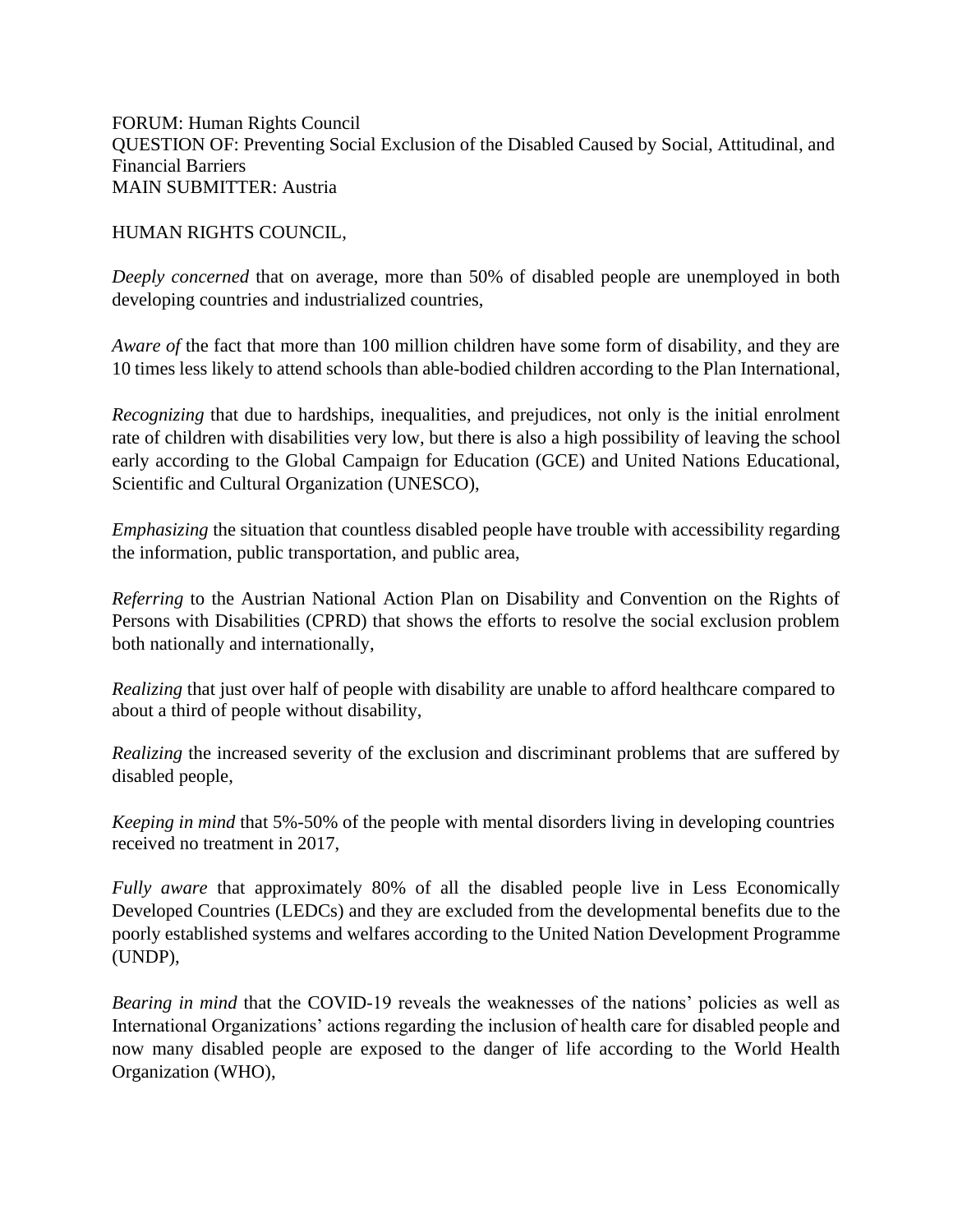- 1. Encourages the governments to adopt the "Barrier-free" program to improve the disabled people's accessibility regarding the information, transportation, and public areas with NGOs in ways such as, but not limited to:
	- a. Rebuild or construct new facilities for the road, and public areas including buildings and schools:
		- i. The number of elevators, and tactile map at the public areas can be increased,
		- ii. Remove or at least lower the height of curbs to reduce the risk of danger caused by differences between road height and curb height,
		- iii. Rebuild the pedestrian road into asphalt including the tactile guidance and place the voice traffic light,
		- iv. Rebuild the handicap public bathroom to allow for the passage of a wheelchair and adding grab bars,
	- b. adjusting the public transportation system to improve its accessibility for the disabled:
		- i. Add ramps at each entrance to minimize the gap between the station and entrance to reduce risks,
		- ii. Place stop bells and seats for disabled people who need extra care,
	- c. Improve how information can be delivered:
		- i. Add the sign language or subtitle in TV programs that contain important information regarding their safety,
		- ii. Publish the Braille newspapers books more to improve the accessibility regarding the information with enterprises and publishing company's cooperation;
- 2. Encourages the member states to cooperate with organizations to resolve the financial problems that disabled people are currently suffering with through ways such as but not limited to:
	- a. Collect the disabled people's data with the consent of disabled regarding disability ranking and how many advantages that they receive and encourage member states to send specialists to remote areas to collect data.,
	- b. Create the department that manages the disabled people's data and update the profile regularly through the observation network such as CCTV at the local government,
	- c. With Government's program, and Non-Governmental Organizations (NGO) like Wien Work that support disabled people to find their job through the ways such as but not limited to:
		- i. counselling,
		- ii. experience regarding jobs,
		- iii. Help disabled people to find their own suitable job to enable the selfsufficiency of disabled people;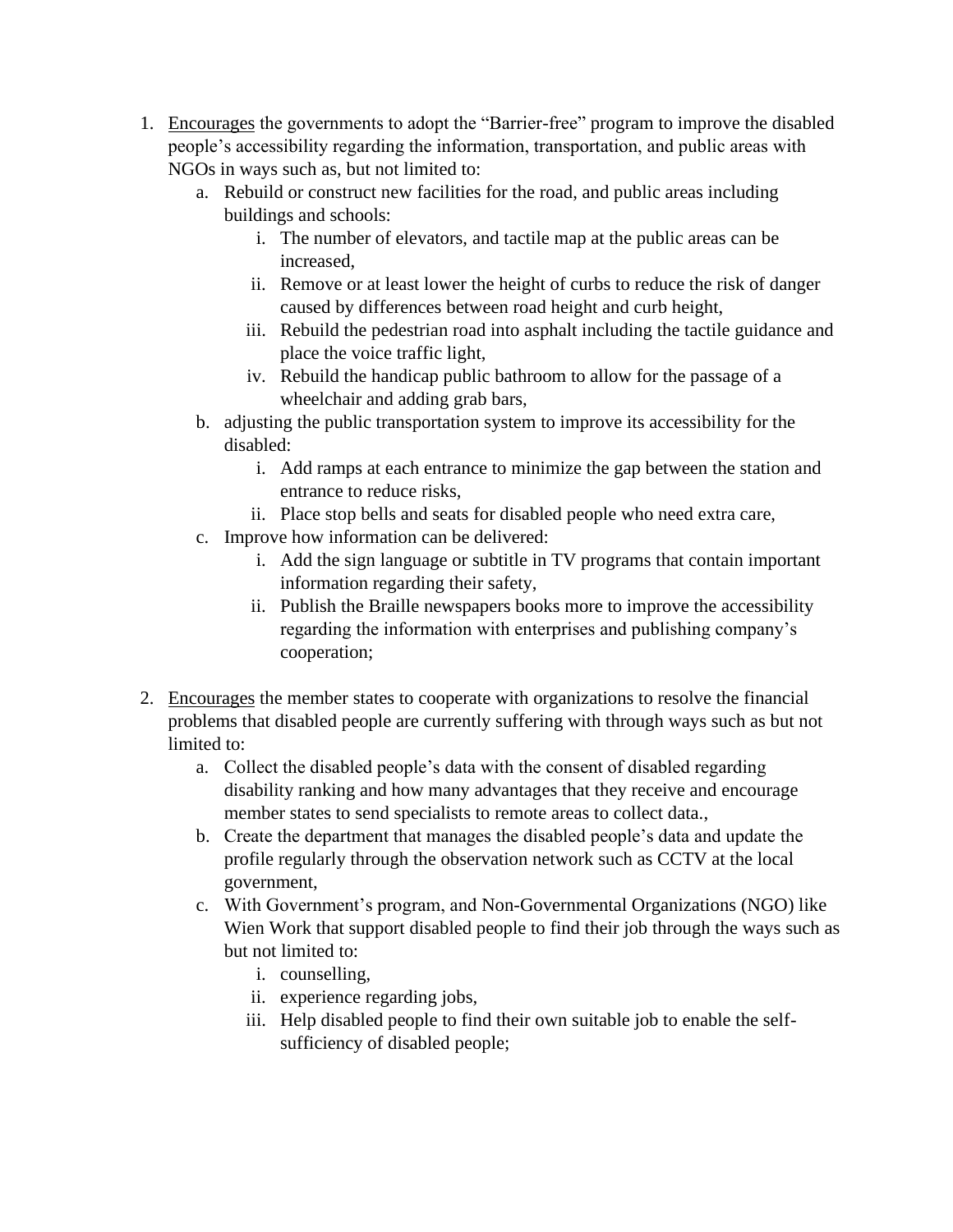- 3. Recommends the member states to cooperate with NGOs and World Health Organization (WHO) in order to improve the health care for the people with disabilities in ways such as, but not limited to:
	- a. Checking the health of the disabled who agreed for their health care regularly by visiting, and especially in pandemic situations such as Covid-19, check them through the observation network such as CCTV, and inform to them regarding the information of disease, and safety rules virtually, for disabled people who have significant disability, visit their house, then inform and check them, with paramedics and cooperation of NGOs, WHO,
	- b. Especially in a pandemic situation, to reduce the extreme damage of disabled people, increase the number of medical officers who care the disabled people's health, and amount of the medical staff such as face mask, disinfectant that disabled people can use;
- 4. Requests all member states to reform their education systems into "Inclusive education" regarding the children with disabilities and encourage the children with disabilities to receive education in ways such as but not limited to:
	- a. Inclusive education such as:
		- i. UNESCO to ensure the same quality education for children with disabilities as able-bodied children and without any discrimination,
		- ii. For disabled people who have significant learning disability, due to the learning disability, they can't receive the normal education well, so in this case they need to receive their own specialized education in special school by assuring alternative placement options in school,
		- iii. Assuring the accurate and appropriate assessment academic achievement of students with disabilities,
	- b. Supporting:
		- i. Disabled children who don't have enough condition for receiving education, by providing support from the United Nations International Children's Emergency Fund (UNICEF), UNDP, and government, make them attend the ordinary school,
		- ii. Encourages the schools to take care the disabled students' situation which is how they receive the education well, and if they don't, create the supporting program or class to improve their understanding;
- 5. Draws attention to raising public awareness on the severity of social exclusion of the disabled and ways to prevents it in the international community with member nations with methods such as but not limited to:
	- a. organizing events such as:
		- i. Open houses, campaign and announcements to support these issues on social media,
		- ii. Festivals that can draw public attention to this serious issue;
	- b. Draw the publics' attention by using popular SNS such as but not limited to: